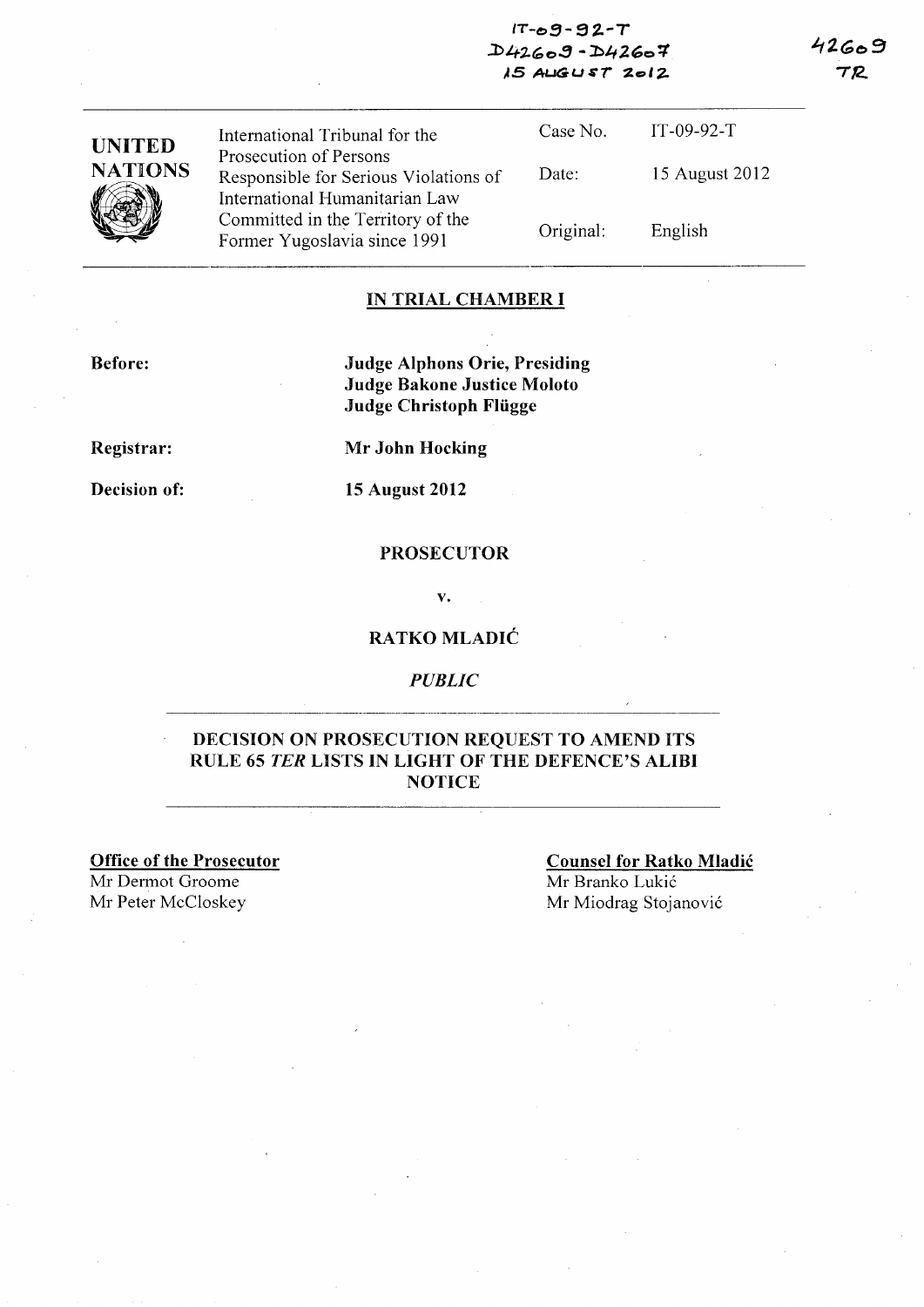**TRIAL CHAMBER I** of the International Tribunal for the Prosecution of Persons Responsible for Serious Violations of International Humanitarian Law Committed in the Territory of the Former Yugoslavia since 1991 ("Chamber");

**BEING** SEISED of the Prosecution's request to add at least 14 witnesses and 32 documents to its Rule 65 ter lists, to be presented in rebuttal of the expected alibi evidence ("Request");  $\frac{1}{2}$ 

**NOTING** that the Defence did not respond to the Request;

**NOTING** that the Prosecution has fulfilled its obligations under Rule 67 (B) (ii) of the Tribunal's Rules of Procedure and Evidence ("Rules"); $<sup>2</sup>$ </sup>

**NOTING** that the Appeals Chamber has held that "the Prosecution cannot be required to present alibi rebuttal evidence during its case in chief simply because the Defence has provided notice of alibi" and that if that was the case "the Prosecution would [...] be forced to pre-empt the exact details of the Defence's alibi evidence without having heard  $[\dots]$  it in court";

**NOTING** that Rule 85 (A) of the Rules provides for the general order of the presentation of evidence which can only be varied in the interests of justice;

**CONSIDERING** that the Chamber would be in a better position to assess the Prosecution's submissions in support of a request to present rebuttal evidence after having heard the Defence's alibi evidence;

**CONSIDERING** that the Chamber remains uncertain as to the exact meaning of an alibi defence in the context of an alleged joint criminal enterprise, also in view of the absence of any further clarification by the Defence to date; $4$ 

**CONSIDERING** ALSO that the Defence can still decide not to present any alibi evidence;

**CONSIDERING THEREFORE** that pre-emptively leading evidence countering a possible, future alibi defence would not be in the interests of trial expediency and efficiency;

 $\mathbf{1}$ Prosecution's Submission Pursuant to Rule 67 (B) (ii), 16 March 2012 (Confidential) ("Submission"). This followed two Defence submissions on Rule 67 (B), filed on 23 January and 16 February 2012.

 $\sqrt{2}$ To the extent that additional evidence is discovered or identified at a later stage, it will be subject to disclosure in accordance with Rule 67 (D) of the Rules.

 $\overline{\mathbf{3}}$ *Prosecutor* v. *Lukic* & *Lukic,* Case no. IT-98-3211/AR73.1, Decision on Prosecution Appeal Against Trial Chamber Order to Call Alibi Rebuttal Evidence During the Prosecution's Case in Chief, 16 October 2008, para. 24.

See 26 March 2012 Rule 65 *fer* conference, T. 330-332 (closed session); see also Submission, paras 4,6-7.